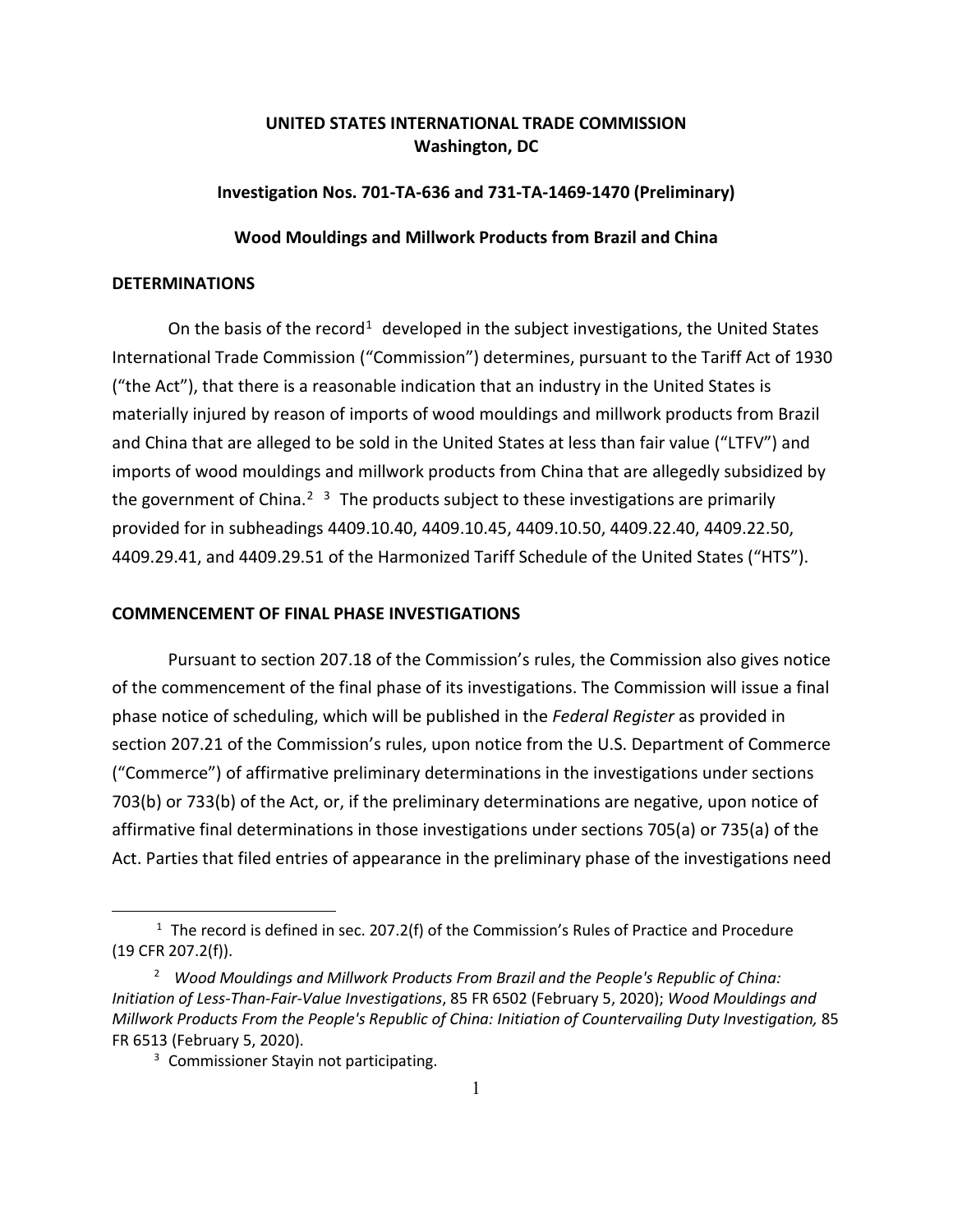not enter a separate appearance for the final phase of the investigations. Industrial users, and, if the merchandise under investigation is sold at the retail level, representative consumer organizations have the right to appear as parties in Commission antidumping and countervailing duty investigations. The Secretary will prepare a public service list containing the names and addresses of all persons, or their representatives, who are parties to the investigations.

### **BACKGROUND**

On January 8, 2020, the Coalition of American Millwork Producers<sup>[4](#page-1-0)</sup> filed petitions with the Commission and Commerce, alleging that an industry in the United States is materially injured or threatened with material injury by reason of subsidized imports of wood mouldings and millwork products from China and LTFV imports of wood mouldings and millwork products from Brazil and China. Accordingly, effective January 8, 2020, the Commission instituted countervailing duty investigation No. 701-TA-636 and antidumping duty investigation Nos. 731- TA-1469-1470 (Preliminary).

Notice of the institution of the Commission's investigations and of a public conference to be held in connection therewith was given by posting copies of the notice in the Office of the Secretary, U.S. International Trade Commission, Washington, DC, and by publishing the notice in the *Federal Register* of January 15, 2020 (85 FR 2438). The conference was held in Washington, DC, on January 29, 2020, and all persons who requested the opportunity were permitted to appear in person or by counsel.

The Commission made these determinations pursuant to sections 703(a) and 733(a) of the Act (19 U.S.C. 1671b(a) and 1673b(a)). It completed and filed its determinations in these investigations on February 24, 2020. The views of the Commission are contained in USITC Publication 5030 (March 2020), entitled *Wood Mouldings and Millwork Products from Brazil and China: Investigation Nos. 701-TA-636 and 731-TA-1469-1470 (Preliminary).*

<span id="page-1-0"></span> $4$  The Coalition of American Millwork Producers is comprised of Bright Wood Corporation, Madras, Oregon; Cascade Wood Products, Inc., White City, Oregon; Endura Products, Inc., Colfax, North Carolina; Sierra Pacific Industries, Red Bluff, California; Sunset Moulding, Live Oak, California; Woodgrain Millwork Inc., Fruitland, Idaho; and Yuba River Moulding, Yuba City, California.